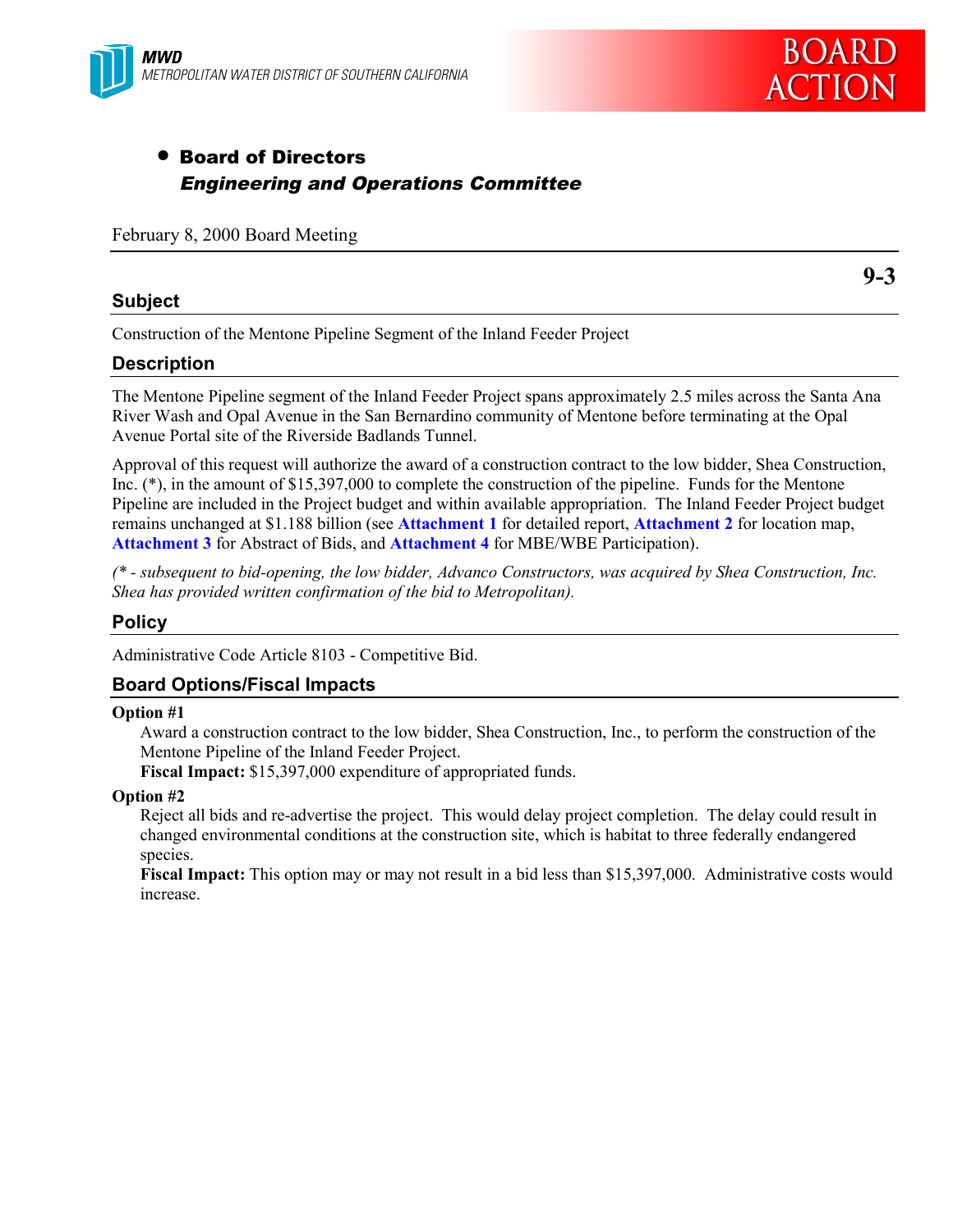## **Staff Recommendation**

Option #1

ay L. Wolfe 1/12/00 *Roy L. Wolfe Date*

*Acting Manager, Corporate Resources*

 $\epsilon$ stet 1/24/2000S, *General Manager Date*

**Attachment 1 – (Detailed Report) Attachment 2 – (Location Map) Attachment 3 – (Abstract of Bids) Attachment 4 – (MBE/WBE Participation)**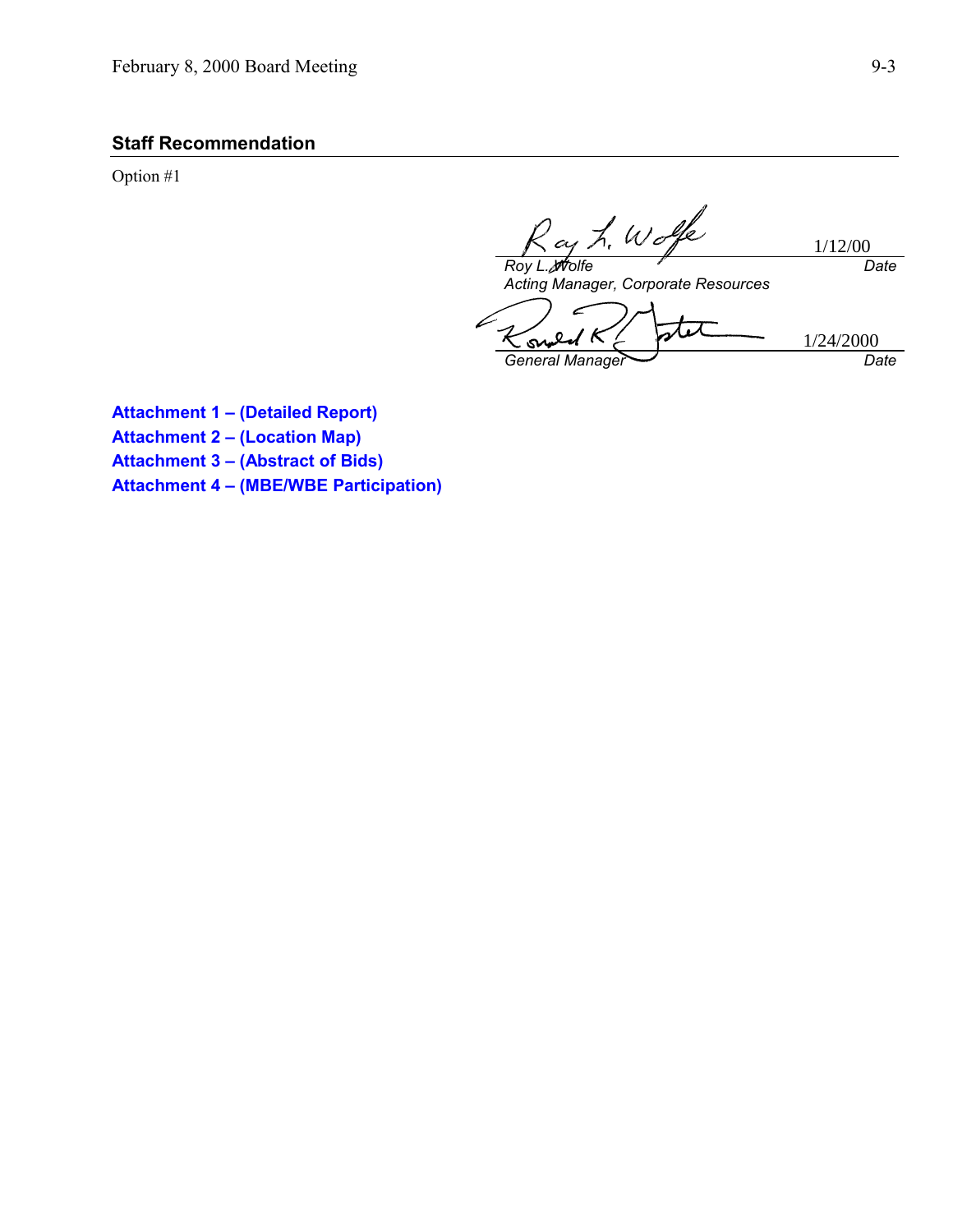## **Detailed Report**

The Mentone Pipeline is a 12-foot diameter welded steel pipeline which begins at the northern edge of the Santa Ana River Wash (SARW) near the city boundaries of Highland and Redlands. The pipeline crosses the SARW (approximately 3,100 feet), passing through the environmentally sensitive Woolly Star Preserve Area (WSPA) which contains two federally listed endangered plant species, the Woolly Star and Slender-horned Spineflower. Also present in the SARW is the endangered San Bernardino Kangaroo Rat which Metropolitan has mitigated for and received construction approval from the United States Fish and Wildlife Service. The pipeline passes through the active channel of the wash before exiting to the dedicated right-of-way of Opal Avenue. The pipeline then traverses below Opal Avenue in the community of Mentone for approximately 7,800 feet before connecting to the previously constructed 3,400-foot Mentone-Redlands Unified School District (RUSD) segment. The RUSD segment was completed in 1998 prior to the opening of the new East Valley High School adjacent to the alignment. From the connection at the southern end of the RUSD segment, the pipeline continues south along Opal Avenue for approximately 2,800 feet where it terminates at its future connection to the Riverside Badlands Tunnel at the Opal Avenue Portal (see Attachment 2 for map).

Construction in the SARW has been planned to minimize impacts in the WSPA and protect the pipe in the area of the active river channel. Although the majority of the pipe will have 8-10 feet of cover, the portion directly under the active wash will cross as an inverted siphon and have cover greater than 25 feet. This will preclude the potential for pipeline damage should excessive scour lower the existing channel bed elevations. The siphon length in this area is about 500 feet and construction will take place during the summer months when river flows are minimal, if any. In the WSPA, the pipeline has been strategically aligned to pass through areas that will minimize impacts to endangered species. Additionally, the construction corridor in the WSPA will be narrowed to further reduce impacts to plants. The welded steel pipe required to cross the wash has been procured by Metropolitan under previous Board approval and will be immediately available to the contractor.

Under Specification 1334A, as amended, the work to be performed consists of installing approximately 13,200 feet of 12-foot diameter welded steel pipe, performing tie-ins to the existing pipeline, repairing roads, replacing sewer line, constructing drainage structures, supporting and protecting existing utilities, replacing landscape, maintaining street closures and detouring traffic, and other applicable work.

Three bids were received and opened under Specifications No. 1334A, as amended, for the construction of the Mentone Pipeline and are shown on the Abstract of Bids (see Attachment 3). The responsible low bid from Shea Construction, Inc., in the amount of \$15,397,000, complies with the requirements of the specifications, is \$760,000 below the next lowest bid, and is \$1,173,000 below the engineer's estimate.

The specifications, as amended, established mandatory subcontracting requirements and required the bidder to conduct a good-faith effort to encourage participation of minority and women-owned business enterprises. The Business Outreach Office has reviewed the good-faith effort submitted by Shea Construction, Inc. and deemed it acceptable in meeting the criteria set forth in the specifications (See Attachment 4).

Costs for the Mentone Pipeline were previously planned and budgeted as part of the Inland Feeder Project. The budget for the Inland Feeder Project, which has been fully appropriated by the Board, remains unchanged at \$1,188,000,000.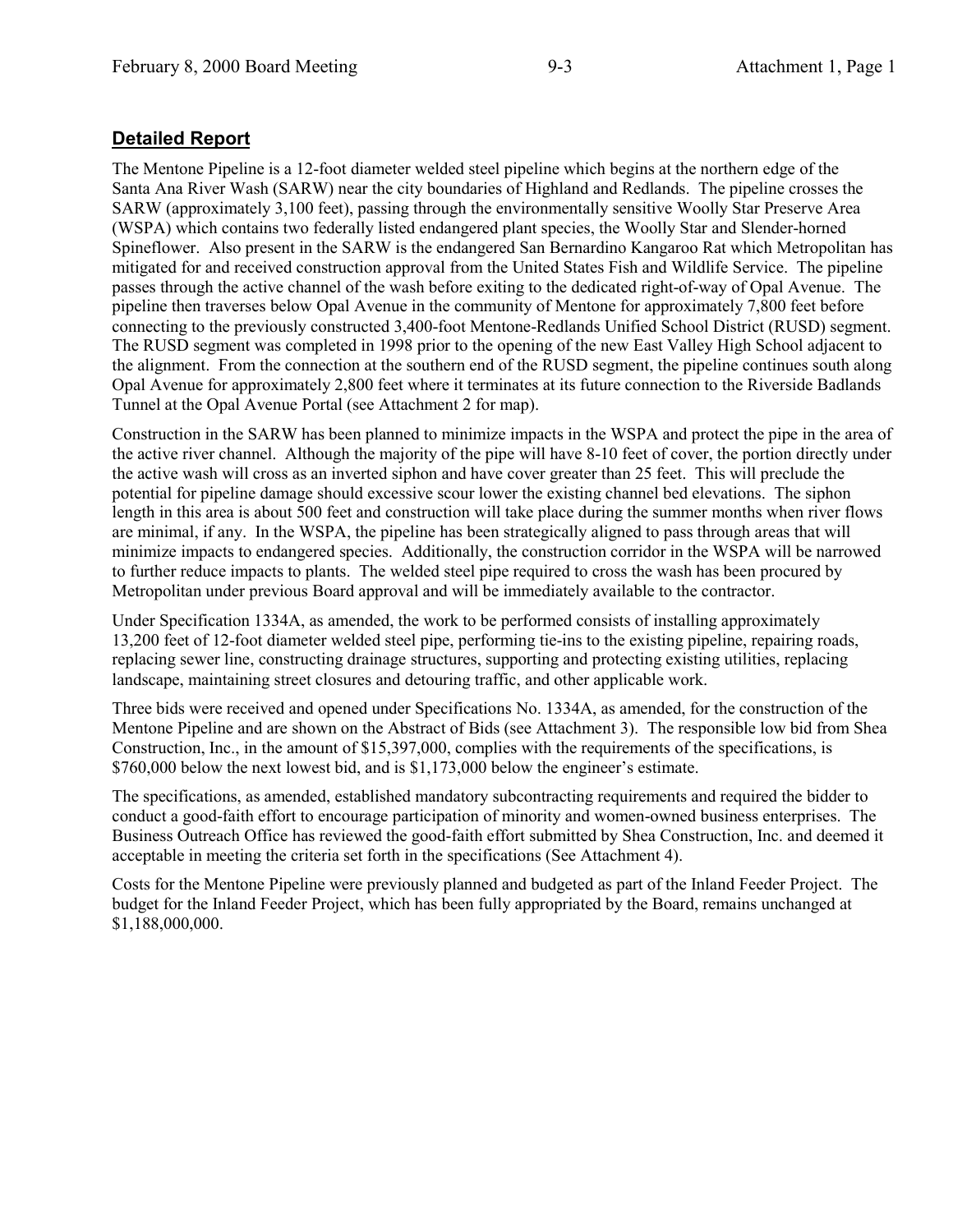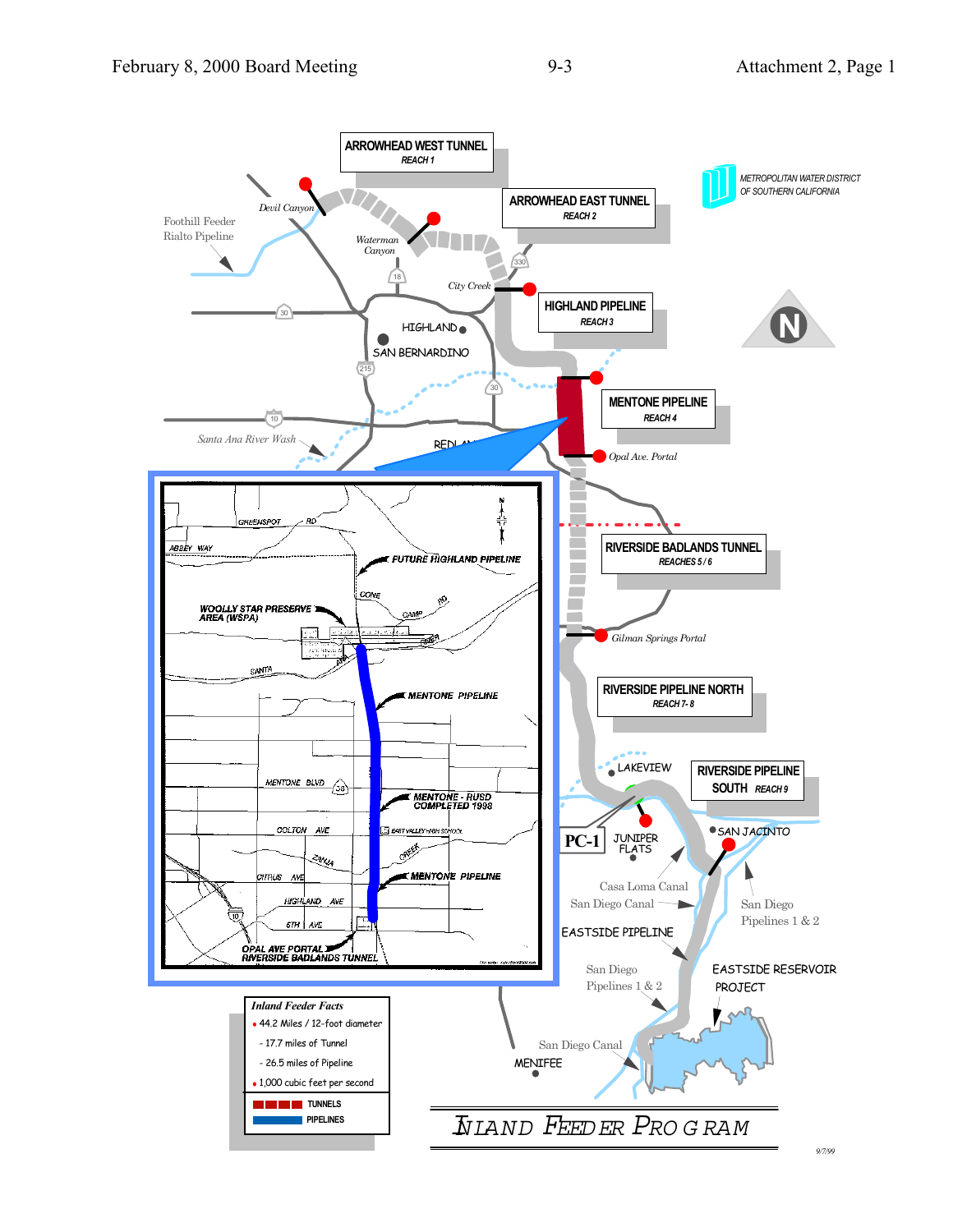#### **Specifications No. 1334A, as Amended Inland Feeder Mentone Pipeline Station 914+00 to Station 1080+64.24 Bid Opening: September 2, 1999, at 10:00 a.m. Engineer's Estimate: \$16,570,000 MBE/WBE Anticipated Participation Levels: 5% MBE and 2% WBE Mandatory Subcontracting Minimum: 9%**

| <b>RANKI</b> | <b>BIDDER &amp; LOCATION</b> |          | <b>TOTAL BID</b><br><b>I ITEMS 1 AND 2</b> | SUB <sub>\$</sub> | SUBS %<br>(9%) | MET<br><b>MMSR?</b> | MBE \$    | MBE %<br>(5%) | WBE \$                | WBE %<br>(2%) | *MET P<br>LEVELS? Lowest Bidder | <b>Amount Over Next Lowest</b> | Percent<br>Over Next Percent<br><b>IBidder</b> | Over Low<br><b>Bidder</b> |
|--------------|------------------------------|----------|--------------------------------------------|-------------------|----------------|---------------------|-----------|---------------|-----------------------|---------------|---------------------------------|--------------------------------|------------------------------------------------|---------------------------|
|              | Advanco Constructors,        |          |                                            |                   |                |                     |           |               |                       |               |                                 |                                |                                                |                           |
|              | Div. of Zurn Constructors.   |          |                                            |                   |                |                     |           |               |                       |               |                                 |                                |                                                |                           |
|              | Inc. - Upland, CA            | <b>S</b> | 15,397,000 \$                              | 6,804,000         | 44.19%         | <b>YES</b>          | \$114,000 |               | $0.74\%$ \ \$ 425,000 | 2.76%         | <b>NO</b>                       |                                |                                                |                           |
|              | Steve P. Rados, Inc. -       |          |                                            |                   |                |                     |           |               |                       |               |                                 |                                |                                                |                           |
|              | Santa Ana, CA                | - \$     | 16,157,000   \$                            | 1,763,000         | 10.91%         | <b>YES</b>          | $\star$   | ۰             | $\star$               |               |                                 | 760,000                        | 4.94%                                          | 4.94%                     |
|              | L. H. Woods & Sons, Inc. -   |          |                                            |                   |                |                     |           |               |                       |               |                                 |                                |                                                |                           |
|              | Vista, CA                    | - \$     | 16,277,000 \$                              | 7.934.000         | 48.74%         | <b>YES</b>          | $\star$   | ۰             | $\star$               |               |                                 | 120,000                        | 0.74%                                          | 5.72%                     |
|              |                              |          |                                            |                   |                |                     |           |               |                       |               |                                 |                                |                                                |                           |
|              |                              |          |                                            |                   |                |                     |           |               |                       |               |                                 |                                |                                                |                           |
|              |                              |          |                                            |                   |                |                     |           |               | <b>Average Bid</b>    |               |                                 | 15,943,667                     |                                                | 3.55%                     |
|              |                              |          |                                            |                   |                |                     |           |               | Median Bid            |               |                                 | 16,157,000                     |                                                | 4.94%                     |
|              |                              |          |                                            |                   |                |                     |           |               | Engineer's Estimate   |               |                                 | 16,570,000                     |                                                | 7.62%                     |

*\*Documentation of proposed MBE/WBE participation is required to be submitted with the low bidder's good-faith effort by 2:00 p.m. on the third business day after bid opening. Remaining bidders are required to maintain their good-faith effort documentation in the event Metropolitan requires it be submitted.*